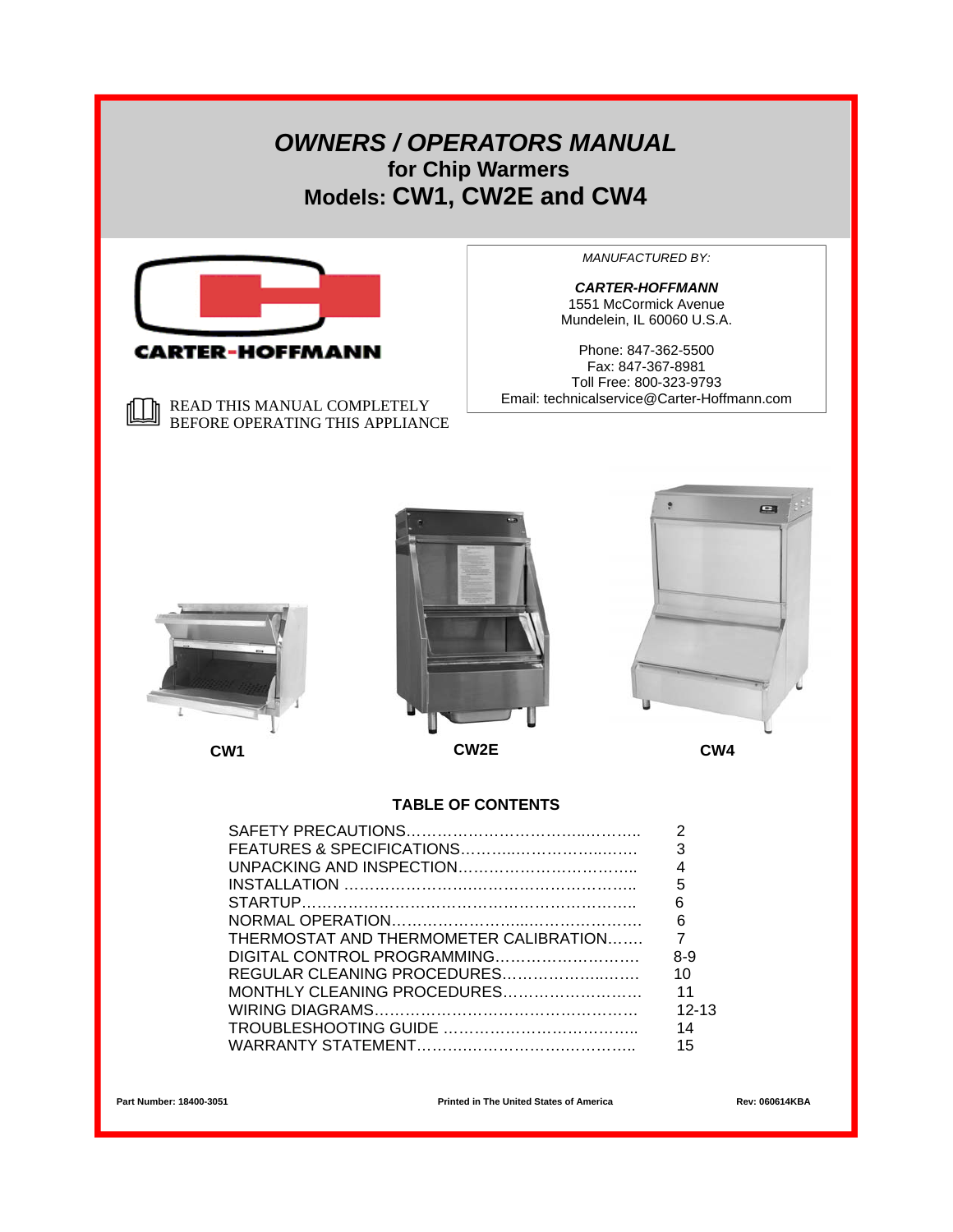# **SAFETY PRECAUTIONS**



## **WARNING: ELECTRIC SHOCK HAZARD**

All service requiring access to non-insulated components must be performed by qualified service personnel. Failure to heed this warning may result in severe electric shock.



## **CAUTION: ELECTRIC SHOCK HAZARD**

Disconnect this appliance from electrical power before performing any maintenance or service.



## **CAUTION: BURN HAZARD**

Exposed metal surfaces can be hot to the touch and may cause burns.

## **IMPORTANT SAFETY INSTRUCTIONS**

When using electrical appliances basic safety precautions should be adhered to, including the following:

- 1) Be familiar with the appliance use, limitations and associated restrictions. Operating instructions must be read and understood by all persons using or installing this appliance.
- 2) This appliance must be grounded. Connect only to properly grounded outlet.
- 3) Use this appliance only for its intended use as described in the manual.
	- a. This equipment is specifically designed to hold pre-cooked food at temperature.
	- b. This equipment is intended for use in commercial establishments only.
	- c. This equipment is not designed for industrial or laboratory use.
- 4) Cleanliness of this appliance and its accessories are essential to good sanitation.
- 5) DO NOT submerge this appliance in water. This appliance is not jet stream approved. DO NOT direct water jet or steam jet at this appliance, or at any control panel or wiring. DO NOT splash or pour water on, in or over any controls, control panel or wiring. DO NOT use corrosive chemicals or vapors in this appliance.
- 6) DO NOT store this appliance outdoors. DO NOT use this product near water for example, near a kitchen sink, in a wet basement, or near a swimming pool, and the like.
- **7)** DO NOT operate this appliance if it has a damaged cord or plug, if it is not working properly, or if it has been damaged or dropped. Do not immerse cord or plug in water, keep cord away from heated surfaces, and do not let cord hang over edge of table or counter.
- 8) DO NOT cover or block any openings on the appliance.
- 9) **Only qualified service personnel should service this appliance.**

#### **NOTE:**

The technical content of this manual, including any wiring diagrams, schematics, parts breakdown illustrations and/or adjustment procedures, is **intended for use by qualified technical personnel** and is subject to change without notice.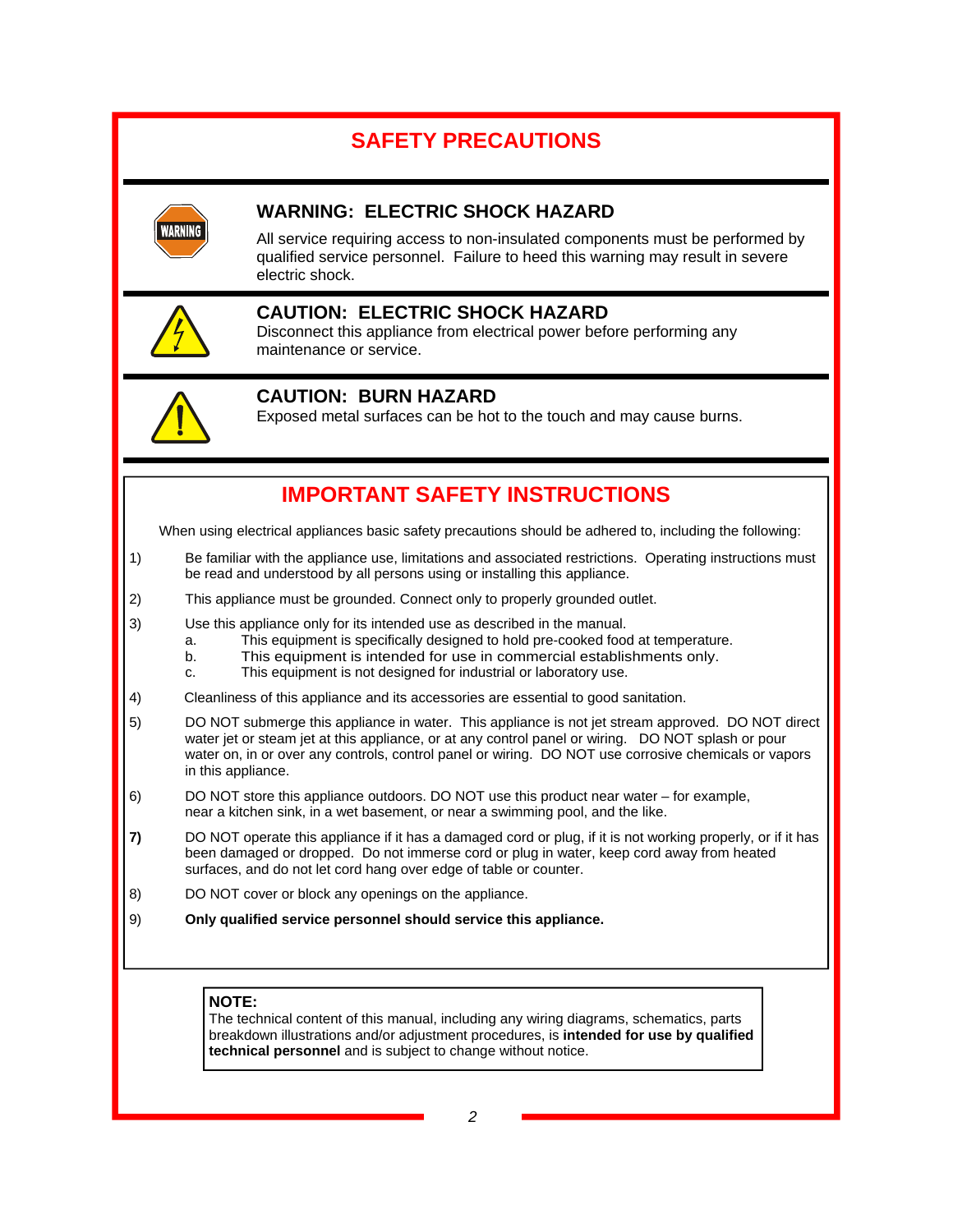## **FEATURES & SPECIFICATIONS**

#### **Features & Benefits**

- **Gentle, even heating—our exclusive heat duct and baffle system forces air down rear wall duct and up through the chips. No hot or cold spots - and no burned chips!**
- **Top-mounted heating system all components easily accessible for service and located away from chip dust, crumbs and oils.**
- **Serving door flips down for a handy shelf to set baskets while serving.**
- **Factory pre-set temperature of 180°F (79°C). Adjustable thermostat.**
- **Pull-out crumb pan for easy cleaning.**

| <b>OPTIONS AND ACCESSORIES</b>  |
|---------------------------------|
| 220 or 240 volt operation       |
| 2" casters (CW1 only)           |
| Rolling stand (CW2E & CW4 only) |
| Clear polycarbonate doors       |

\*Height includes 4" for legs. Ordering optional casters (CW1), or rolling stands (CW2E, CW4) will alter height.

| <b>Model</b><br><b>Number</b> | Chip Capacity<br>Cubic feet Ga | <b>Gallons</b> | <b>Height</b> *         | <b>Overall Dimensions</b><br><b>Depth</b><br>in (mm) | <b>Width</b>    | Legs<br>in (mm) | <b>Class 100</b><br>Shipping<br>Weight<br>$\overline{\text{lbs}}$ (kg) |
|-------------------------------|--------------------------------|----------------|-------------------------|------------------------------------------------------|-----------------|-----------------|------------------------------------------------------------------------|
| CW <sub>1</sub>               | 2.75                           | 20             | $27 - 1/4$<br><br>(692) | $25 - 1/2$<br>(648)                                  | 28-3/8<br>(721) | (102)           | 135<br>(61)                                                            |
| CW <sub>2</sub> E             | 3.00                           | 22             | 38-3/4<br>(984)         | $\frac{23}{(584)}$                                   | 22-3/4<br>(578) | (102)           | 165<br>(75)                                                            |
| CW <sub>4</sub>               | 5.75                           | 44             | $45 - 1/2$<br>(1156)    | 28<br>(711)                                          | 29-5/8<br>(752) | (102)           | 245<br>(111)                                                           |



*3*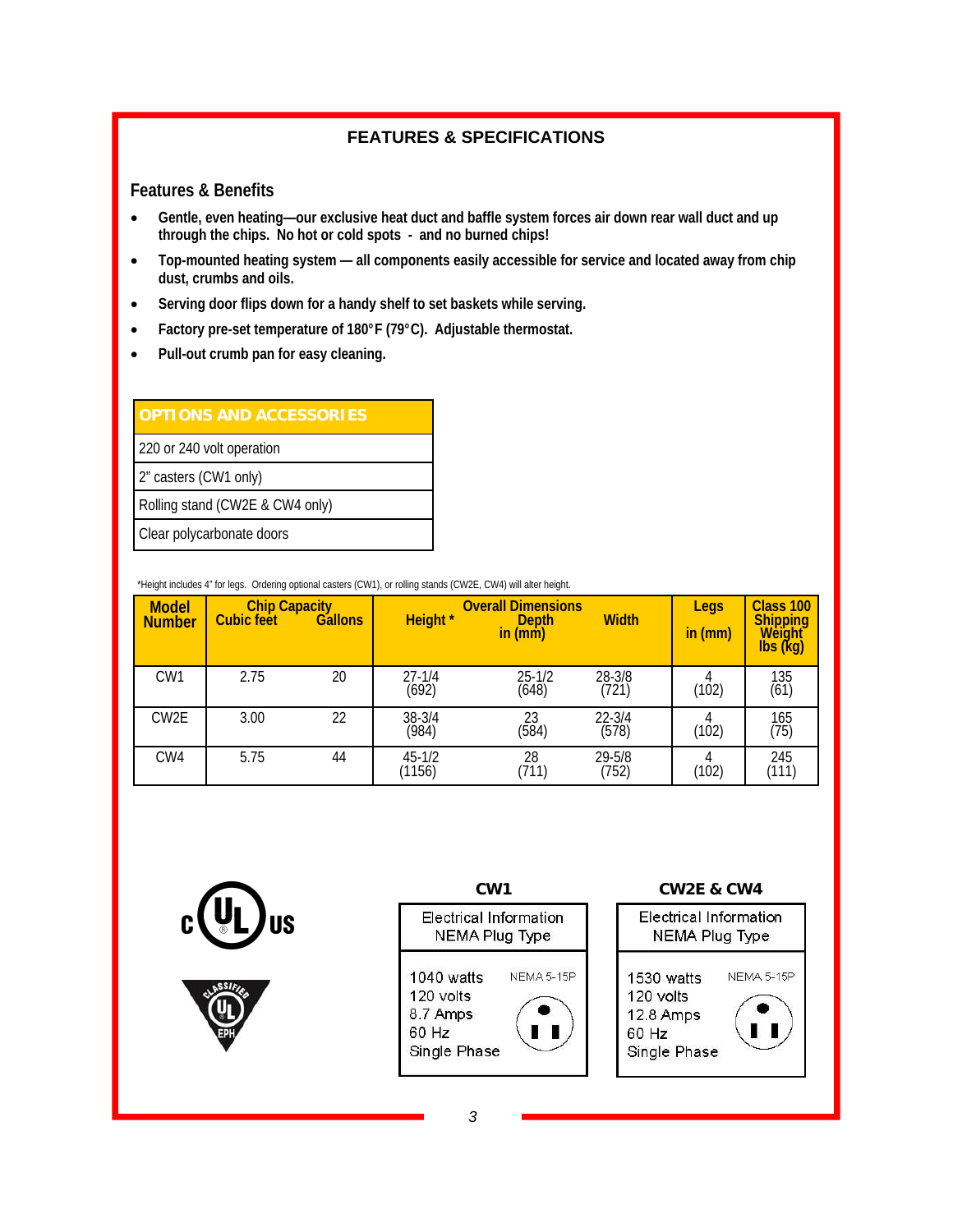#### **UNPACKING AND INSPECTION**



See the CLEANING INSTRUCTIONS in this manual.

**NOTE: DO NOT** discard the carton or other packing materials until you have inspected the appliance for hidden damage and checked it for proper operation.

Refer to *SHIPPING DAMAGE CLAIM PROCEDURE* on bottom of this page.

- 1. Remove the cabinet from shipping carton, ensuring that all packing materials and protective plastic has been removed from the unit. Inspect all components for completeness and condition.
- 2. If any freight damage is present, a freight claim must be filed immediately with the shipping company.
- 3. **Freight damage is not covered under warranty**.
- 4. Check to insure all components are included: cabinet, instruction packet and additional accessories.
- 5. Read operation instructions completely.
- 6. Appliance should be thoroughly cleaned before use. See CLEANING INSTRUCTIONS in this manual.

#### **FREIGHT DAMAGE PROCEDURE**

**NOTE:** For your protection, please note that equipment in this shipment was carefully inspected and packaged by skilled personnel before leaving the factory. Upon acceptance of this shipment, the transportation company assumes full responsibility for its safe delivery.

#### **IF SHIPMENT ARRIVES DAMAGED:**

- 1. **VISIBLE LOSS OR DAMAGE:** Be certain that any visible loss or damage is noted on the freight bill or express receipt, and the note of loss or damage is signed by the delivery person.
- 2. **FILE CLAIM FOR DAMAGE IMMEDIATELY:** Regardless of the extent of damage. **Contact your dealer immediately.**
- 3. **CONCEALED DAMAGE:** If damage is unnoticed until the merchandise is unpacked, notify the transportation company or carrier immediately, and then file a "CONCEALED DAMAGE" claim with them. This should be done within fifteen (15) days from the date the delivery was made to you. **Be sure to retain the container for inspection**.

Carter-Hoffmann cannot assume liability for damage or loss incurred in transit, f**reight damage is not covered under warranty**. We will, however, at your request, supply you with the necessary documents to support your claim.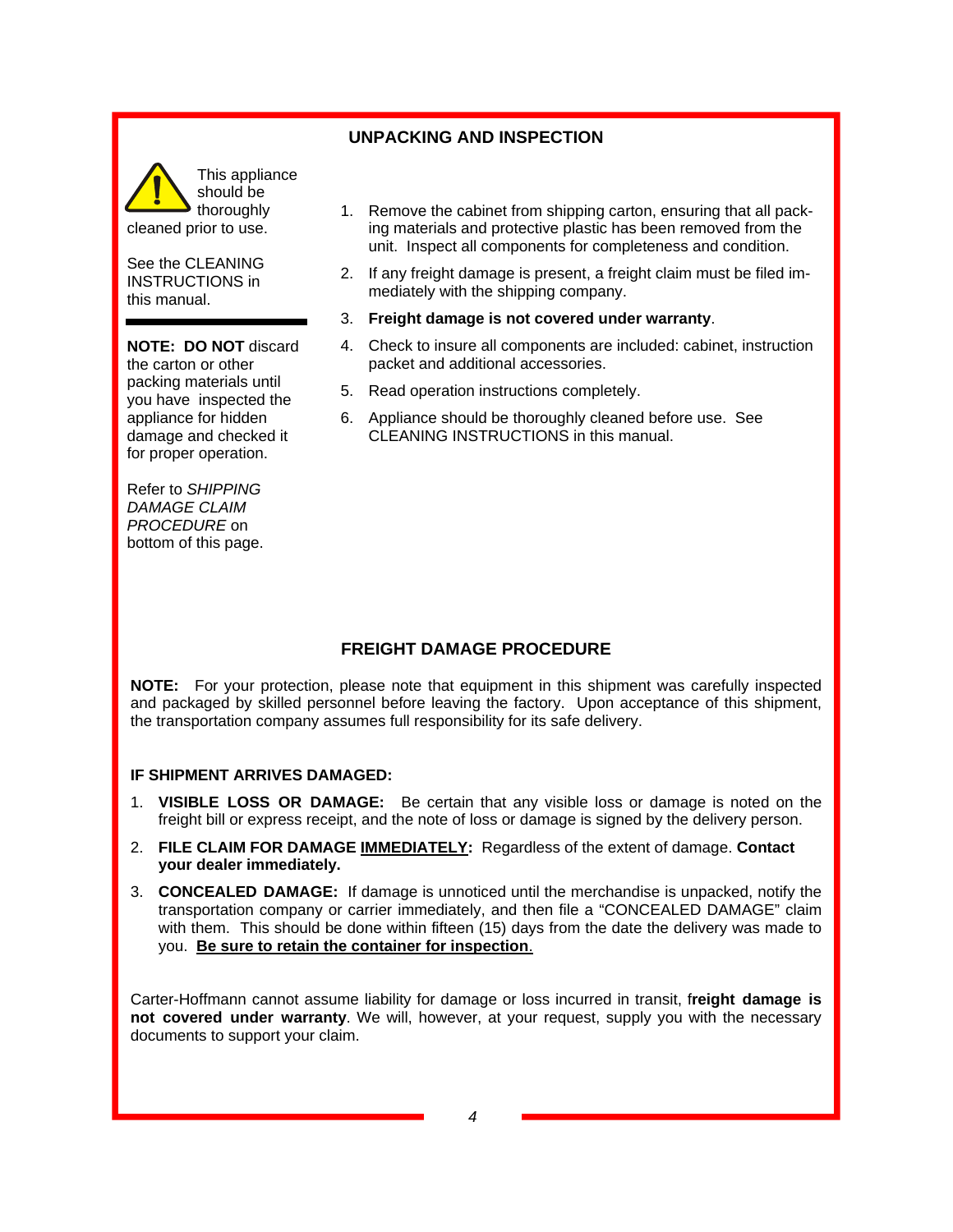## **INSTALLATION**

#### **Location**



Installation procedures must be performed by a qualified technician with full knowledge of all applicable electrical codes.

Failure can result in personal injury and property damage.



## **IMPORTANT:**

If necessary, contact a licensed electrician to install an appropriate rated electrical circuit with correct NEMA receptacle.

DO NOT use an extension cord.



 **CAUTION: Electrical Shock Hazard** 

The ground prong of the power cord is part of a system designed to protect you from electric shock in the event of internal damage.

DO NOT cut off the large round ground prong or twist a blade to fit an existing receptacle.



**IMPORTANT: Not under warranty:** 

Damage to unit due to being connected to the wrong voltage or phase is **NOT** covered by warranty.

For proper operation and maximum performance, locate the unit in an ambient air temperature of 70°F (21°C).

Avoid placement in areas near exhaust fans where there are active air movements.

For safe operation, locate the unit at least 2" from combustible walls and materials, on a solid level surface.

#### *GROUNDING INSTRUCTIONS*

This appliance is equipped with a cord having a grounding wire with a grounding plug which must be plugged into an outlet that is properly installed and grounded. In the event of an electrical short circuit, grounding reduces the risk of electric shock by providing an escape wire for the electric current.

**WARNING—Improper use of the grounding can result in a risk of electric shock.** Consult a qualified electrician or serviceman if the grounding instructions are not completely understood, or if doubt exists as to whether the appliance is properly grounded.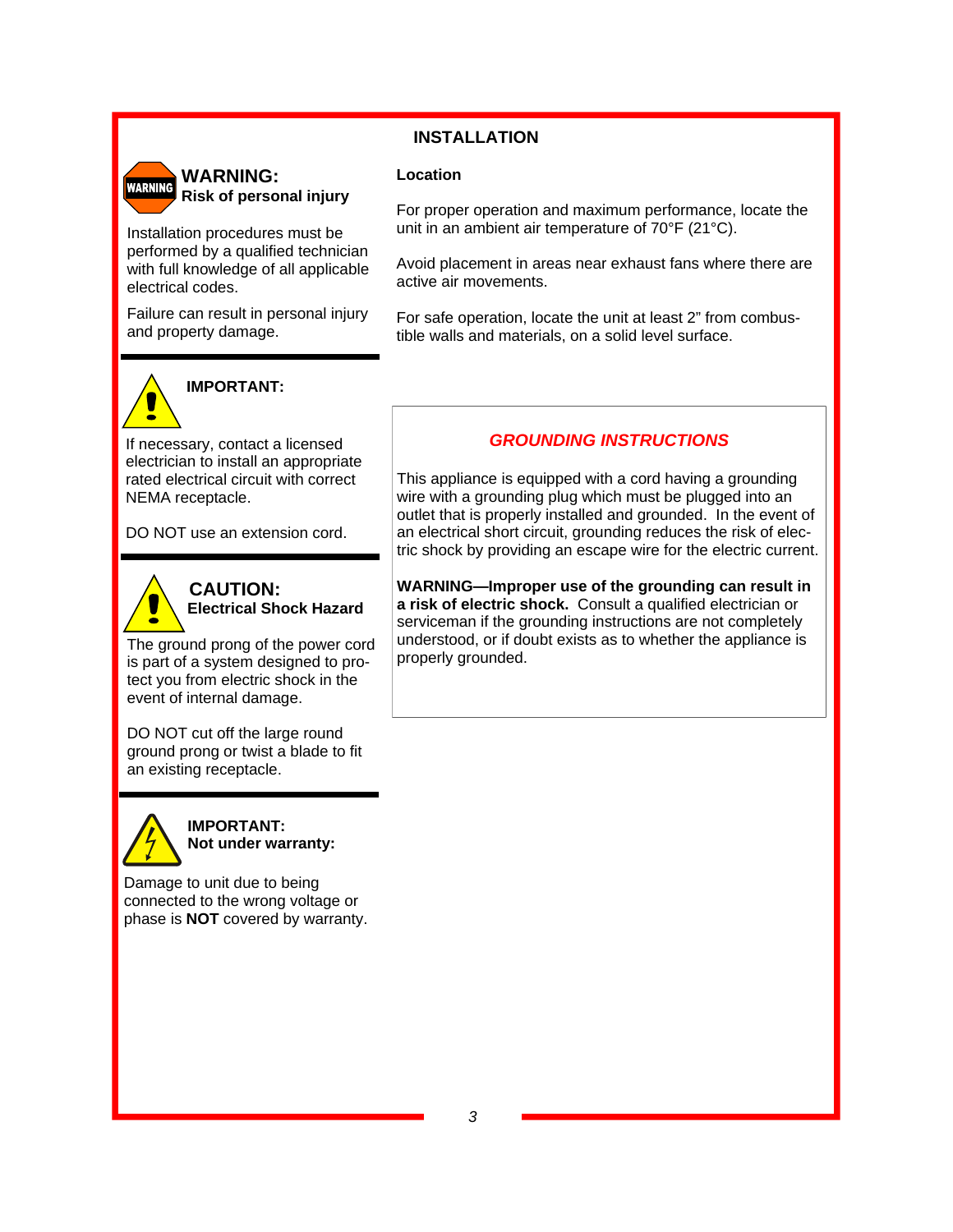## **STARTUP**



#### **Risk of personal injury**

Unit is not waterproof, to avoid electrical shock keep unit and counter from being submerged in water.

Do not operate if unit has been submerged in water.

#### **NOTE:**

The cabinet temperature is preset at the factory for 180°F.



## **CAUTION: HOT SURFACE**

Inner surfaces of the unit will be very hot during and after operation.

Avoid touching the cabinet when loading or removing product.



# **IMPORTANT:**

Unit must be properly installed and cleaned prior to use.

Please read the content of this manual to understand the proper operation and maintenance of this product.

- 1. Ensure all protective plastic and packaging materials have been removed.
- 2. Plug the power cord of the cabinet into a grounded outlet with a minimum 15 amp 120VAC, 60HZ, single phase electrical service.
- 3. Set POWER switch to "ON" position.
- 4. Do not load product into the cabinet. Allow the heat to remove any residual oils which may adhere to inside metal surfaces. A slight emission of smoke is common during the first few hours of operation.
- 5. Thoroughly clean the interior of the unit, per the instructions in this manual.

## **NORMAL OPERATION**

- 1. For the CW2E and CW4, Install 12"x20" crumb pan (included) under the cabinet. Cabinet performance will be severely affected if the pan is not in place. The CW1 crumb pan should already be in the proper location.
- 2. Before using, familiarize yourself with the cabinet controls.
- 3. Turn the cabinet on.
- 4. For best results and more uniform heating, preheat the cabinet prior to loading.
- 5. Wait 30 minutes for the cabinet to preheat.
- 6. Load the cabinet with chips.
- 7. Allow at least 30 minutes for the chip temperature to stabilize.
- 8. Serve the chips by unloading from the bottom door.
- 9. Use the top door to reload chips into the cabinet to ensure chips are always hot and available.
- 10. At the close of the business day, perform the daily cleaning procedures.





CW2E crumb pan location; fits in rails under cabinet—endloaded

CW1 crumb pan location CW4 crumb pan location (not shown): fits in rails under cabinet—side-loaded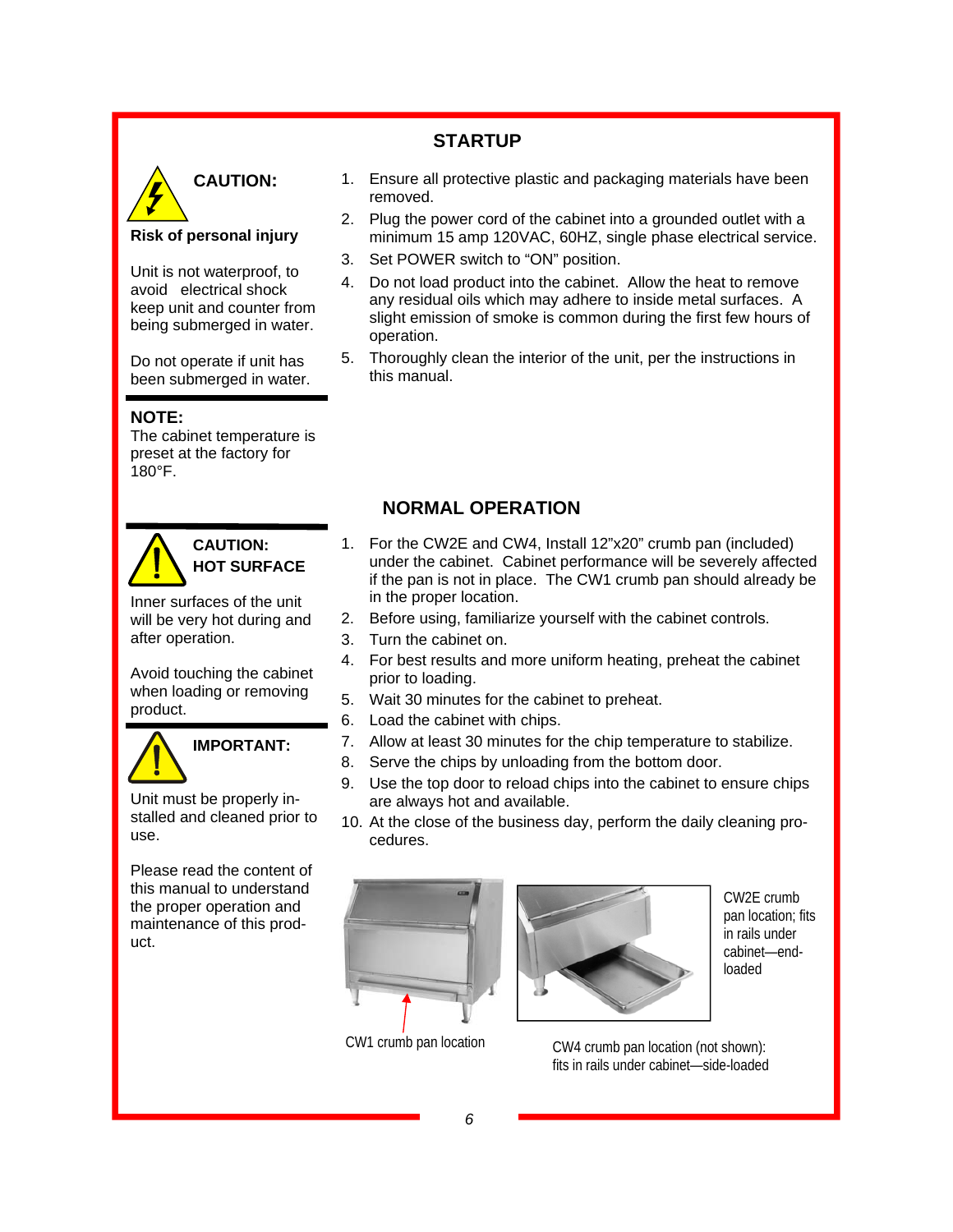## **NORMAL OPERATION**

## **FOR UNITS WITH THERMOSTATIC CONTROLS**



#### **NOTE:**

Heating system should cycle at least two times after the last adjustment to achieve accurate calibration.

#### **THERMOSTAT CALIBRATION**

If additional heat range is required in the cabinet, unplug the heating unit, remove the thermostat knob, insert a small straight blade screwdriver into opening in center and turn limit control set screw counter-clockwise one full turn. See diagram on left.

Replace thermostat knob and turn clockwise to reach new maximum temperature. Repeat this until desired temperature is reached. Each 1/4 turn of the calibration set screw will raise the element heating capacity by approximately 25-35ºF.

If a reduction of heat is desired, turn limit screw clockwise one full turn. Hold the door open allowing unit to cool until inside temperature is below the desired temperature. Close the door and allow unit to rise to a new maximum temperature. Repeat this until desired temperature is reached.



Place an oven thermometer or accurate temperature meter in the geometric center of the cabinet. Power heating system up and turn thermostat clockwise, to maximum setting and wait approximately 45 minutes.

Open the door and check inside thermometer temperature. In recalibration is required, pry the plastic cover off the dial body and with a small flat blade screwdriver, insert into the pointer as shown.

Carefully turn the pointer with your finger to match the stabilized internal temperature. Be careful not to bend the pointer, as it is very fragile.

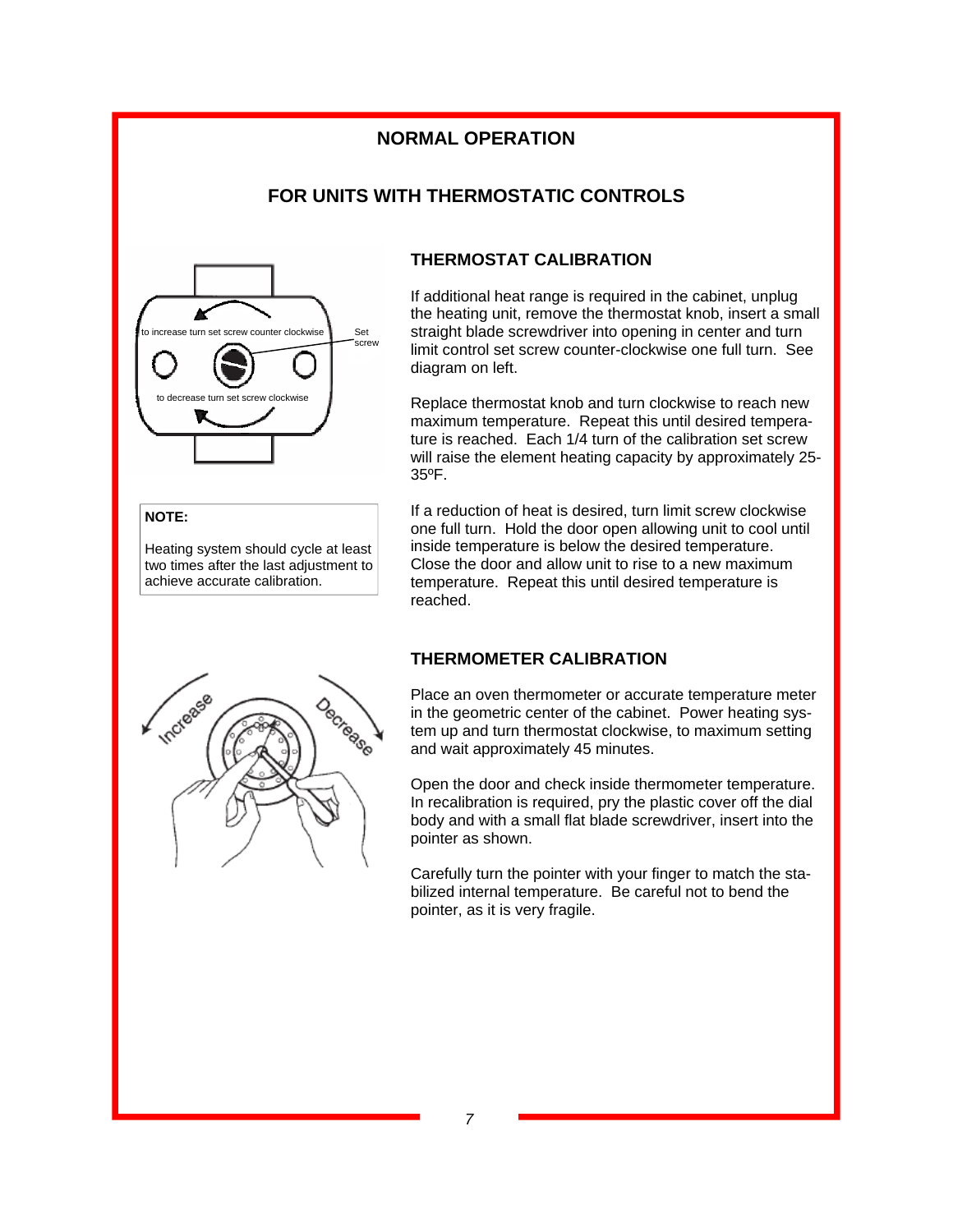#### **NORMAL OPERATION**



*NOTE : controllers may be are used without the decal so button positions need to be noted for programming.* 

#### *To View or Change the Temperature set point:*

Turn the power on. To view the temperature set point, press and hold the temperature set To change the temperature set point, press and hold the temperature set button, press the up or down arrow button until the desired air temperature is displayed. The display will advance in 1° increments. **Turn off the power to the cabinet to save the changes in the controller memory.**

#### *To View or Change Alarm set point:*

Turn the power on. To view the alarm set point, press and hold the alarm-reset button. To change the alarm set point, press and hold the alarm-reset button, press the up or down arrow button until the desired alarm temperature is displayed. The display will advance in 1° increments. **Turn off the power to the cabinet to save the changes in the controller memory.**

#### *To View or Change Temperature Scale:*

The cabinet is programmable for a temperature scale in degrees Fahrenheit and Centigrade (Celsius). With the cabinet power off, press and hold the **UP** and **DOWN** arrow buttons. Turn power back on while holding both arrows. Display will show current scale (C or F). If desired, push the up or down arrow to change the scale. **Turn off the power to the cabinet to save the changes in the controller memory.**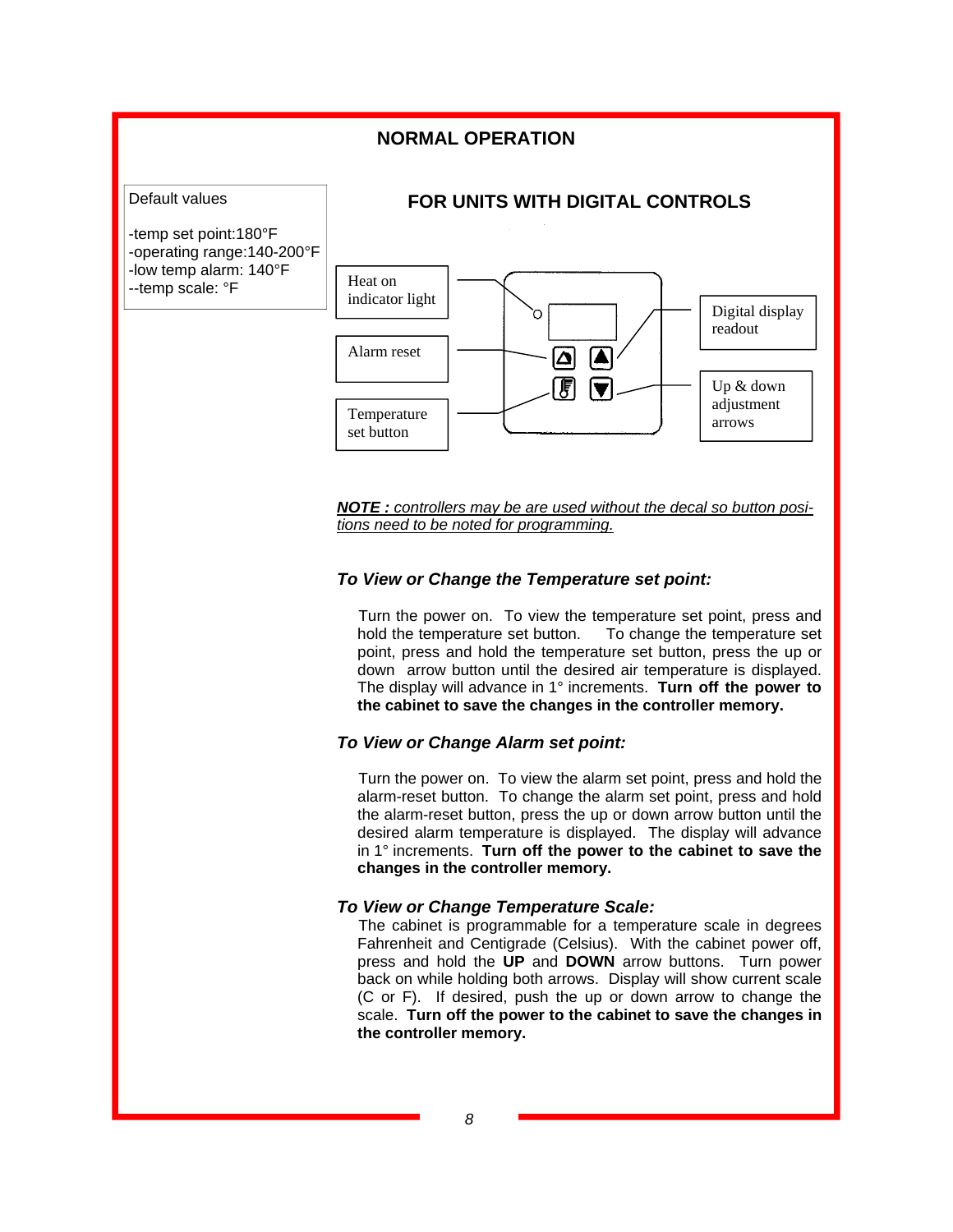## **PROGRAMMING INSTRUCTIONS (Units with Digital Controls)**

Default values

-temp set point:180°F -operating range:140-200°F -low temp alarm: 140°F --temp scale: °F

*To Change the Temperature Range:* 

The temperature range is the range that the cabinet is designed to operate within. With the cabinet power off, press and hold the **UP** and **DOWN** arrow buttons. While still holding in the arrow buttons, turn back on the power to the cabinet. The display will read: **Ser F** and then **F** *(if temperature scale is set to F)* will display**.** 

To change the range, press and release the **TEMP SET** button. The display will read: **rLo** and then the current low temperature range set point. To change the temperature, press the **UP or DOWN** arrows until the desired temperature is displayed. The low setting should be set to **140°F**.

Press the **TEMP SET** button again. The display will read **Rhi**. and then the current high temperature range set point. To change the temperature, press the **UP or DOWN** arrows button until the desired temperature is displayed. The high setting should be set to **200°F. Turn off the power to the cabinet to save the changes in the controller memory.**

#### *To Change the Alarm Range:*

The alarm range is the range that the low temperature alarm is designed to operated under. **The alarm range should be programmed for 140°F Maximum and 65°F Minimum.** The cabinet low temperature alarm can be programmed to operate within these two set points.

With the cabinet power off, press and hold the **UP** and **DOWN** arrow buttons. While still holding in the arrow buttons, turn back on the power to the cabinet. The display will read: **Ser F** and then **F** will display. *(if temperature scale is set to F)* To change the range, press and release the **ALARM RESET** button. The display will read **ALo** and then the current low alarm temperature set point. To change the low alarm temperature, press the **UP or DOWN** arrows until the desired temperature is displayed. The low setting should be set to **65°F**.

Press the **ALARM RESET** button again. The display will read **AHi** and then the current high alarm temperature set point. To change the high alarm temperature, press the **UP or DOWN** arrows until the desired temperature is displayed. The high setting should be set to **140°F. Turn off the power to the cabinet to save the changes in the controller memory.**

#### **DIGITAL CONTROL**

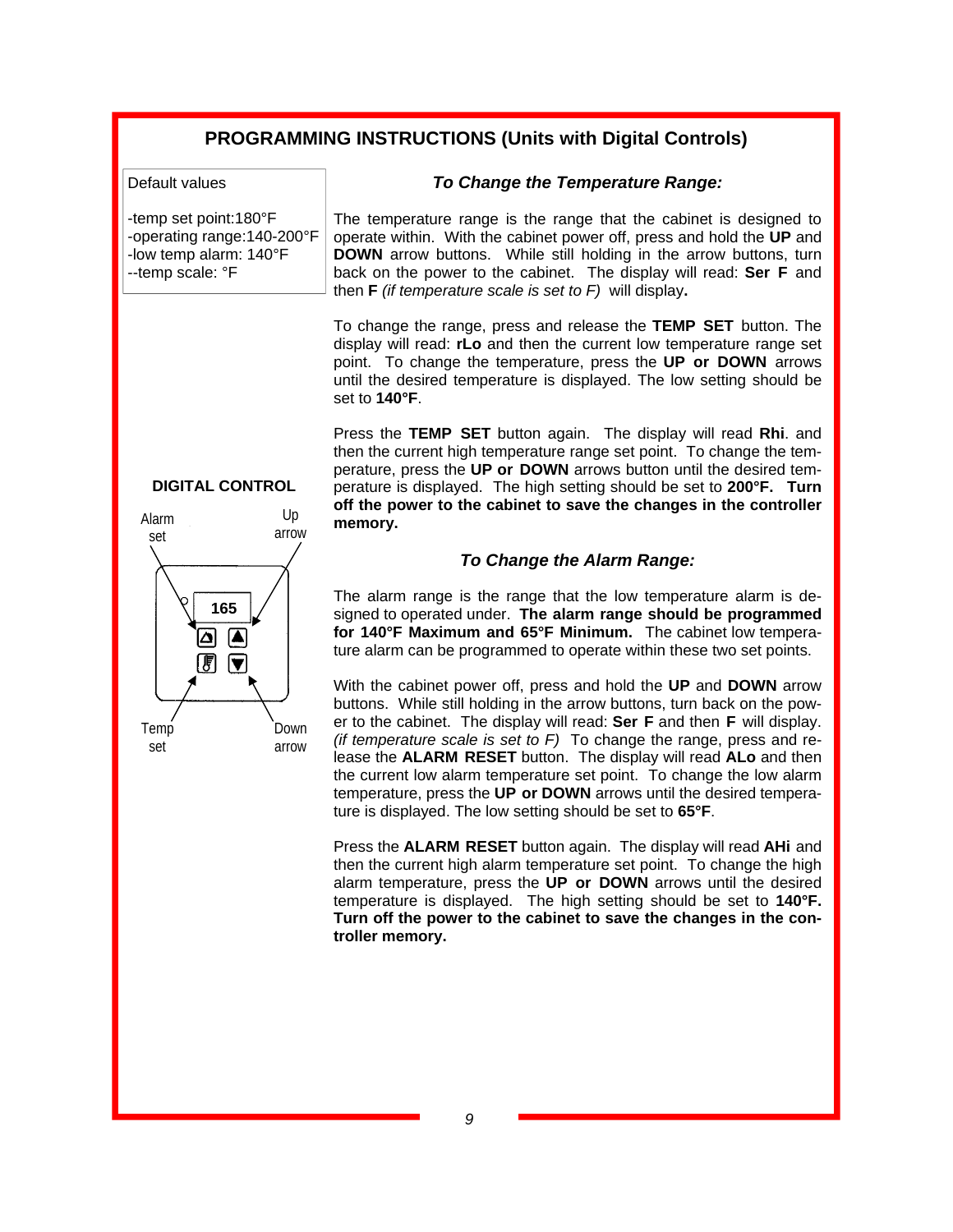## **DAILY CLEANING PROCEDURES**



Disconnect appliance from

electric power before cleaning.



Exposed surfaces can be hot to the touch and may cause burns. Allow appliance to cool before cleaning.

**IMPORTANT:**  N DO NOT spill or pour water into controls, control panel or wiring. Water damage is **not** covered by warranty.



Beware of sharp edges on

sheet metal during cleaning.

- 1. Turn the power switch to "OFF" and allow the cabinet to cool.
- 2. Unplug the unit prior to any cleaning.
- 3. Remove all leftover chips from the cabinet, and store for future use.
- 4. Remove the two bottom chip covers from inside the cabinet. (see figure 1.)



#### FIGURE 1

- 5. Brush any crumbs down into the bottom 12" x 20" clean out pan.
- 6. Remove and clean the chip crumb pan from the bottom of the unit by sliding it out towards the operators side of the unit. Clean the pan, dry thoroughly and replace.





CW2E crumb pan location; fits in rails under cabinet—endloaded

CW1 crumb pan location

CW4 crumb pan location (not shown): fits in rails under cabinet—side-loaded

- 7. After cleaning and sanitizing, rinse all exposed surfaces with clean water, ensuring no water reaches any electrical areas.
- 8. Replace the bottom chip covers.
- 9. The unit is now ready to be used for the next business day.

**NOTE:** This equipment has been designed and manufactured to meet all applicable health and safety codes and will give years of dependable service if used properly.

All cabinets should be thoroughly cleaned before using.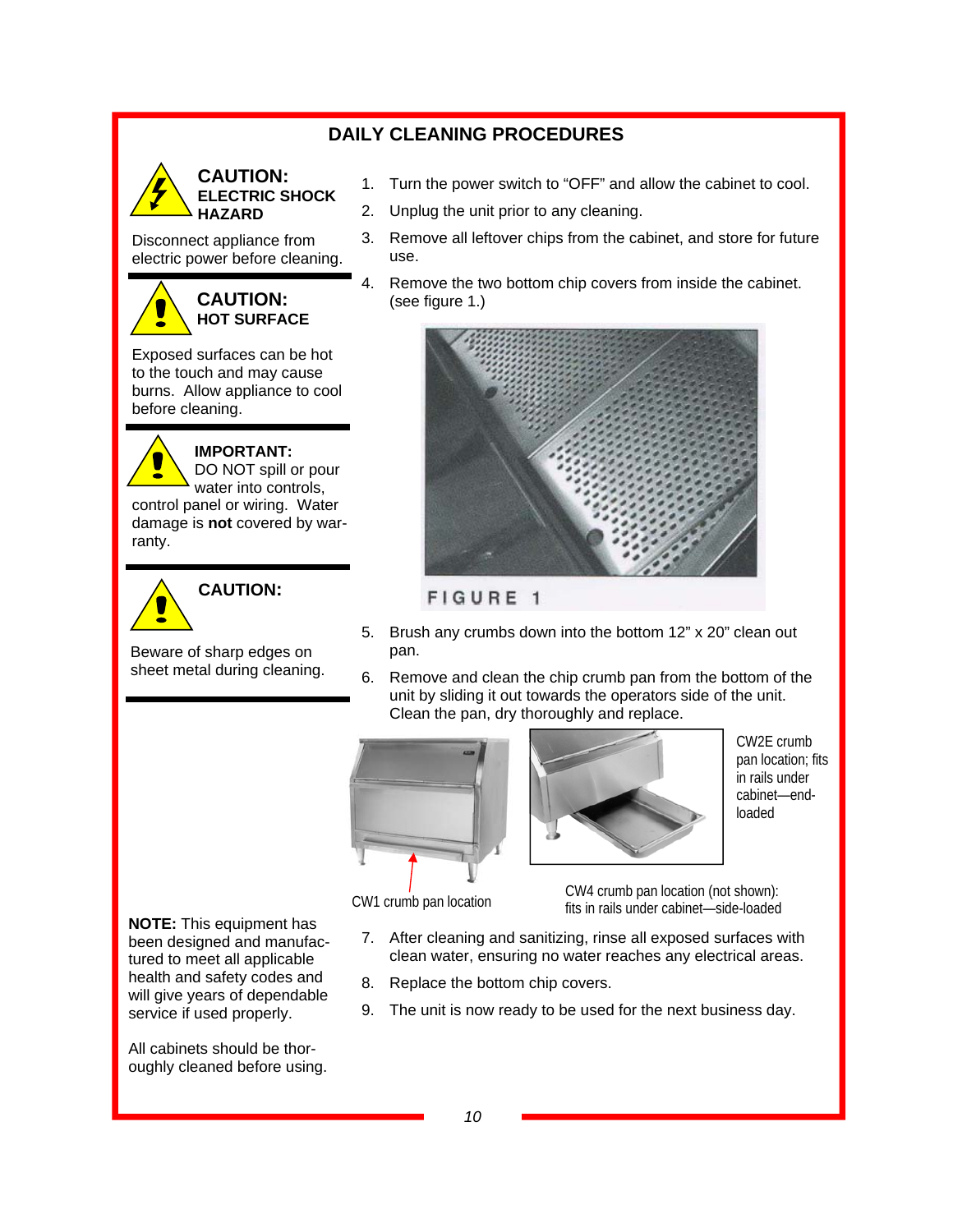## **MONTHLY CLEANING PROCEDURES**



#### **CAUTION: ELECTRIC SHOCK HAZARD**

Disconnect appliance from electric power before cleaning.

#### **IMPORTANT:**

DO NOT spill or pour water into controls, control panel or wir-

ing. Water damage is **not** covered by warranty.



- 1. Follow steps 1 through 5 from the daily cleaning instructions (previous page).
- 2. Remove heat duct from inside back of cabinet by lifting upwards and towards front of cabinet.
- 3. Clean cabinet interior with soap and water. Use a bristle brush to clean around the (4) bolts located on the back wall.
- 4. Replace the heat duct, locating the (4) holes in the heat duct over the (4) bolts on the inside back of the cabinet and slide the duct down to secure it in place.
- 5. Replace the clean the chip covers (slanted bottom pieces) inside the cabinet, and the clean crumb pan at the bottom of the cabinet.

Cleansers, detergents, degreasers, sanitizers, or bleaching agents that contain chlorides or phosphates will cause permanent damage to stainless steel products. The damage appears as pits, eruptions, voids, small holes, severe discoloration or dulling of the metal finish. Water with high chloride content can also damage stainless steel. **CAUTION:** If unsure of your water quality, we recommend you have it tested.

#### THIS DAMAGE IS PERMANENT, COSTLY TO REPAIR, AND IS NOT COVERED BY THE WARRANTY.

| RECOMMENDED TIPS FOR CLEANING STAINLESS STEEL |                       |                                                                 |                                                                                                                                                                                     |  |  |  |
|-----------------------------------------------|-----------------------|-----------------------------------------------------------------|-------------------------------------------------------------------------------------------------------------------------------------------------------------------------------------|--|--|--|
| <b>Purpose</b>                                | <b>Frequency</b>      | <b>Cleaning Agent</b>                                           | <b>Method of Application</b>                                                                                                                                                        |  |  |  |
| Routine<br>cleaning                           | Daily                 | Soap, ammonia<br>detergent and water                            | Sponge with cloth, rinse with clear water<br>and wipe dry.                                                                                                                          |  |  |  |
| Smears/<br>Fingerprints                       | As<br>needed          | Stainless steel cleaner<br>or similar products                  | Rub with soft cloth as directed on package.<br>Rub in direction of grain of stainless steel.<br>Do not use on vinyl trim.                                                           |  |  |  |
| <b>Stubborn</b><br>spots and<br>stains        | Daily<br>as<br>needed | Any chloride-free<br><sub>or</sub><br>phosphate-free<br>cleaner | Apply with damp sponge or cloth. Rub in<br>direction of grain of stainless steel. Rinse<br>thoroughly, especially if cleaner contains<br>chlorine bleach, do not use on vinyl trim. |  |  |  |
| Hard water<br>spots                           | Daily<br>as needed    | Vinegar                                                         | Swab with cloth.<br>Rinse with water and wipe dry.                                                                                                                                  |  |  |  |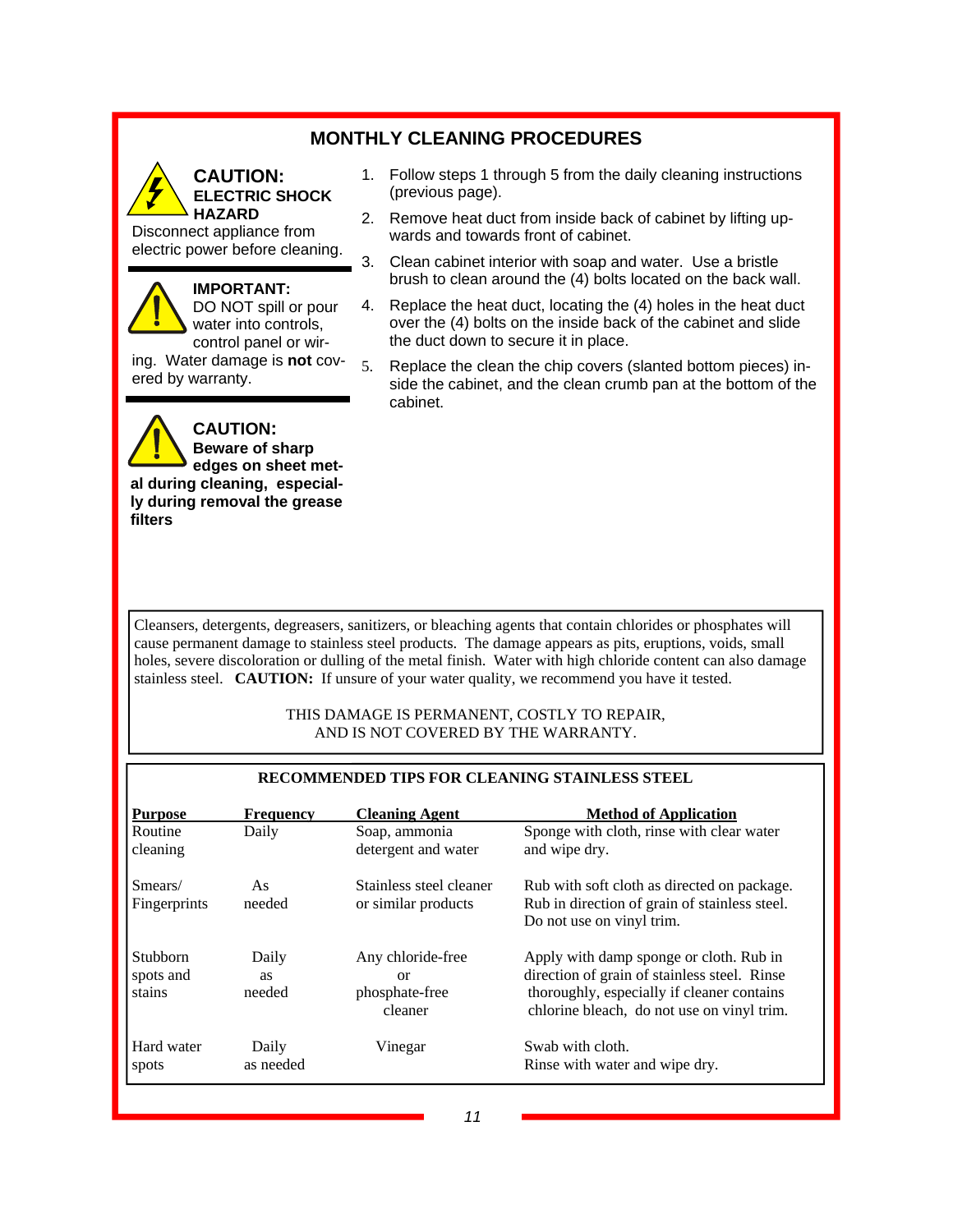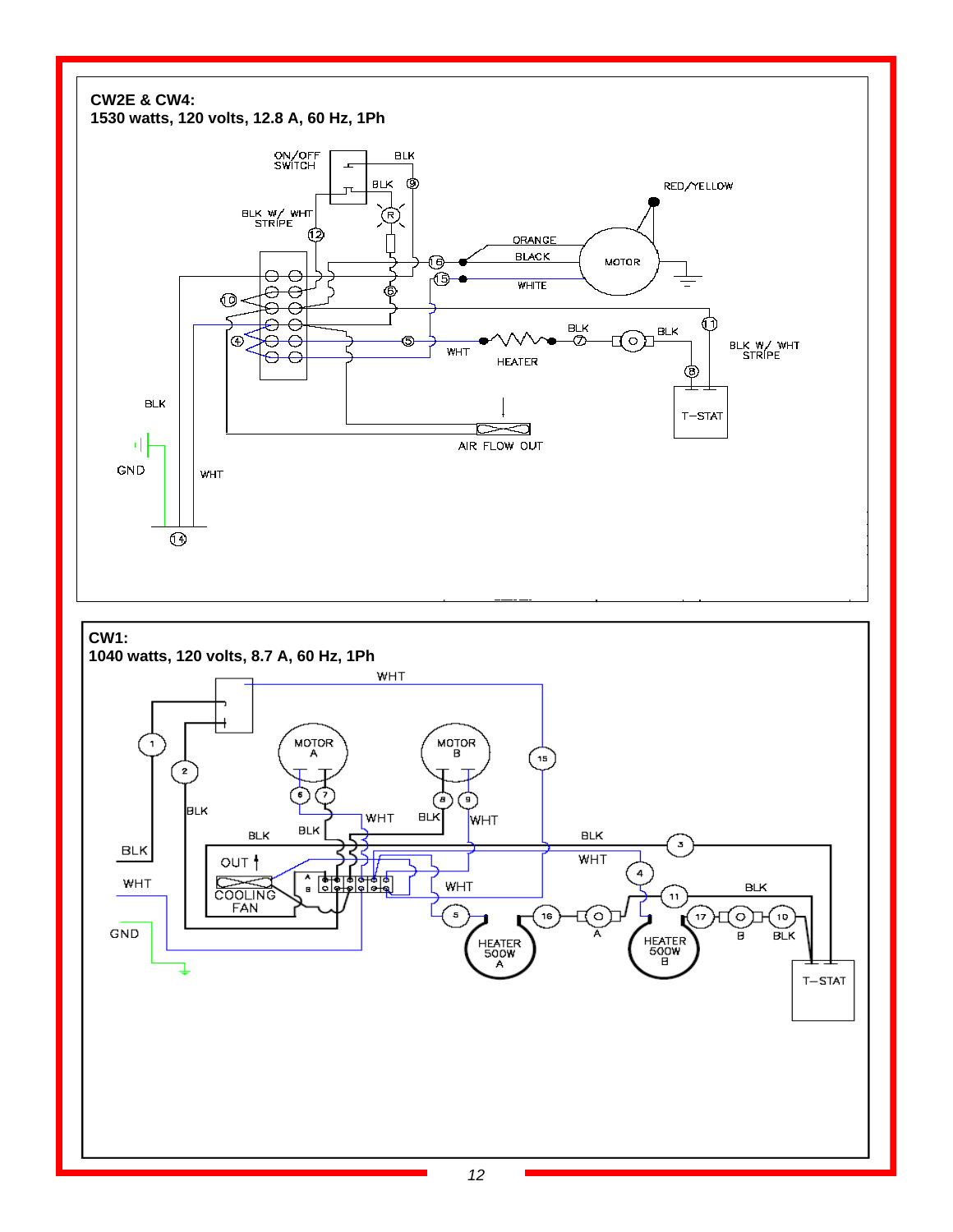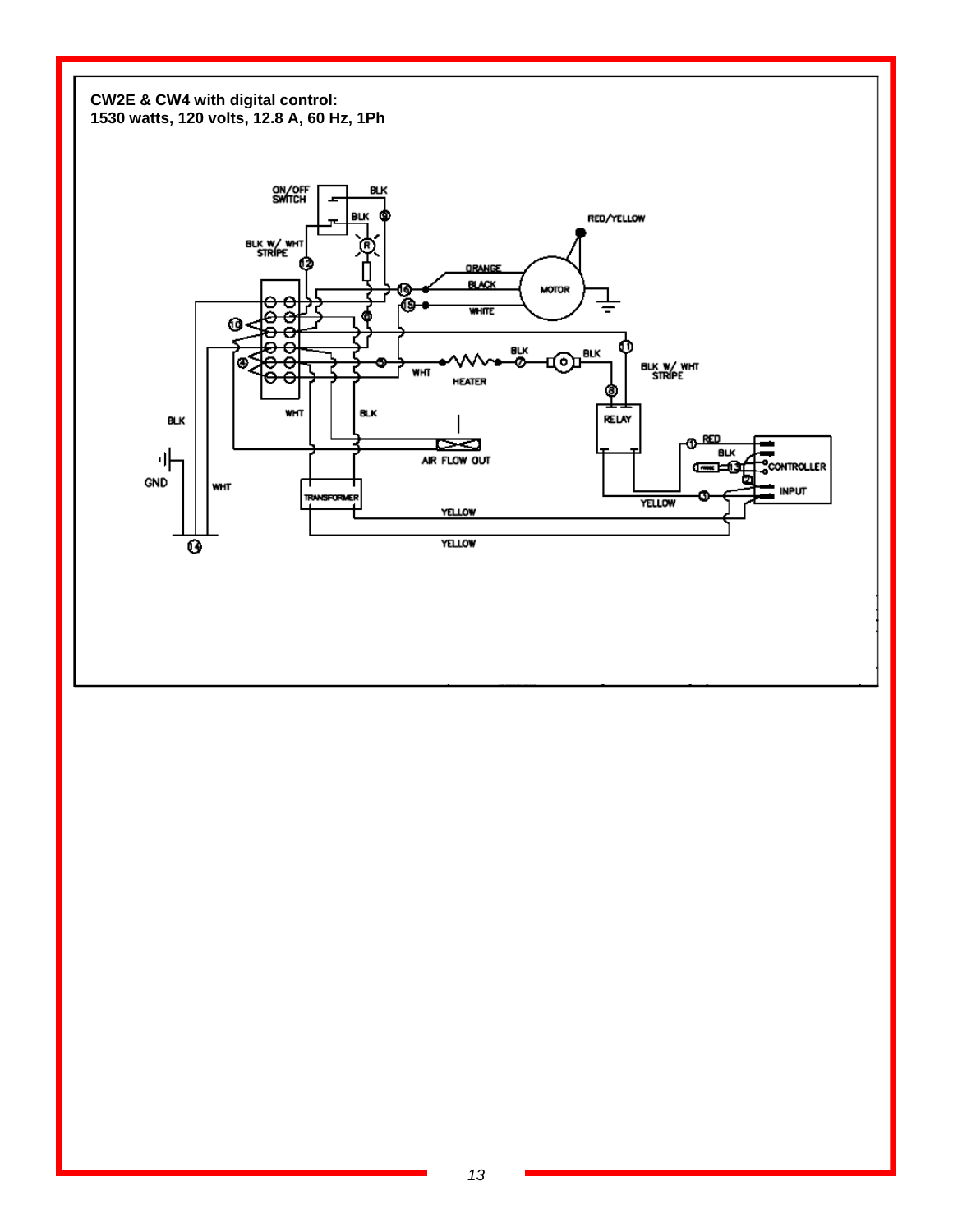| <b>TROUBLESHOOTING GUIDE</b>                  |                                           |                                                                                                   |  |  |  |  |  |
|-----------------------------------------------|-------------------------------------------|---------------------------------------------------------------------------------------------------|--|--|--|--|--|
| <b>SYMPTOM</b>                                | <b>POSSIBLE CAUSE</b>                     | <b>SUGGESTED REMEDY</b>                                                                           |  |  |  |  |  |
|                                               |                                           |                                                                                                   |  |  |  |  |  |
| No power to unit                              | Not plugged in or circuit breaker tripped | Check or reset circuit breaker<br>Connect to proper receptacle                                    |  |  |  |  |  |
|                                               | Power cord damaged                        | Check - replace if required                                                                       |  |  |  |  |  |
|                                               | Power switch damaged or defective         | Check - replace if required                                                                       |  |  |  |  |  |
| Product dries out too<br>quickly              | Operation where product temp is too high  | Check product temps going into holding<br>cabinet                                                 |  |  |  |  |  |
|                                               | Thermostat incorrectly set or defective   | Check proper operation or calibration of<br>thermostat                                            |  |  |  |  |  |
| Unit is on, motors are<br>running but no heat | Internal wiring error                     | Call service technician                                                                           |  |  |  |  |  |
|                                               | Element hi-limit trip / defective         | Call service technician                                                                           |  |  |  |  |  |
| Takes too long to get<br>to temperature       | Improper voltage                          | Call service technician to verify<br>$in-$<br>coming voltage matches cabinet specifi-<br>cations. |  |  |  |  |  |
| Unit is hot                                   | Internal wiring error                     | Call service technician                                                                           |  |  |  |  |  |
| but low or no airflow                         | Circulation motor has quit                | Call service technician                                                                           |  |  |  |  |  |
|                                               | Improper voltage                          | Call service technician to verify<br>in-<br>coming voltage matches cabinet specifi-<br>cations.   |  |  |  |  |  |

# **NOTE:**

The technical content of this manual, including any wiring diagrams, schematics, parts breakdown illustrations and / or adjustment procedures, is **intended for use ONLY by qualified technical personnel**.

## **NOTE:**

For warranty service, call Carter-Hoffmann direct at 800-323-9793 for authorization, we will dispatch the nearest authorized service agency.